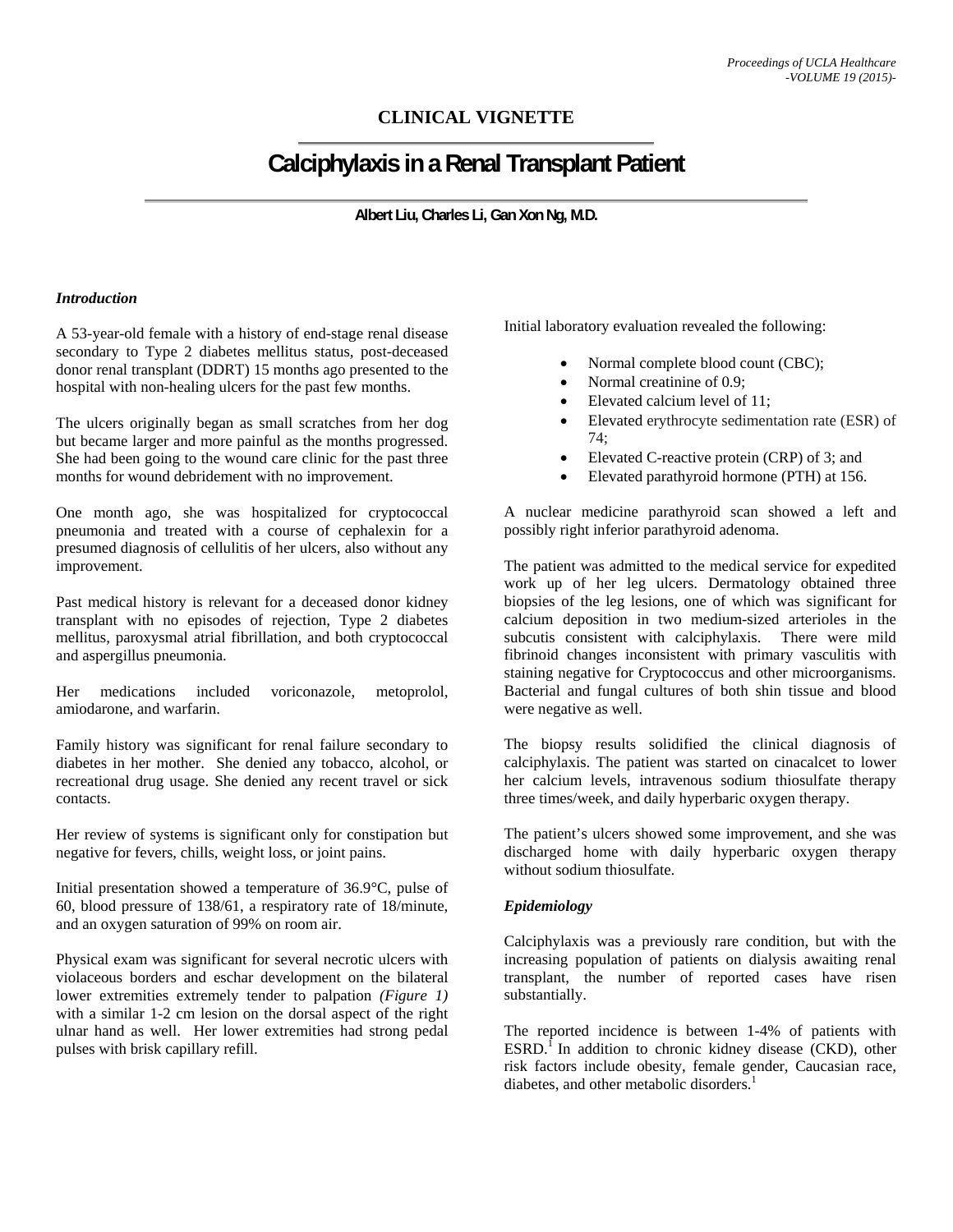## *Pathogenesis*

Calciphylaxis is due to deposits of calcium-rich vesicles in the extracellular matrix. Hypophosphatemia associated with ESRD is known to be a precipitating event that causes formation of the calcium-phosphate product (CPP) that leads to increased matrix mineralization.<sup>2</sup> A CPP of greater than  $70$  $mg^2/dL^2$  is associated with a higher risk for calciphylaxis. Hans Selye performed the initial investigation of calciphylaxis in the  $1960s<sup>3,4</sup>$  in which he used a series of rat models to identify two classes of substances–"challengers" and "sensitizers"–required to cause calcification.

In general, sensitizing agents needed to be introduced 1 to 2 days prior to the challenging agent for calciphylaxis to occur. In patients with ESRD, increased PTH levels, calcium, and phosphorous serve as the sensitizing agent.

Obesity is also a known risk factor for calciphylaxis, possibly due to the increased tension placed on the arterioles by excess adipose tissue.<sup>5</sup>

### *Clinical Manifestations*

Patients with calciphylaxis will typically present with livedo reticularis due to ischemia in the subcutaneous arterioles. Over time, these skin findings develop into extremely painful subcutaneous plaques and eventually into necrotic ulcers with eschar formation.<sup>6</sup>

The lesions are most commonly found on the lower extremities and the abdomen and occasionally found on the digits.<sup>7,8</sup> Calciphylaxis can often be differentiated from peripheral vascular disease by the diffuse bilateral location of the lesions as well as intact peripheral pulses. A non-skin finding that may be present is proximal muscle weakness due to ischemic myopathy.<sup>9</sup>

### *Diagnosis*

Calciphylaxis is diagnosed clinically with the characteristic lesions of ischemic necrosis developing in areas of high adipose tissues (abdomen, buttocks, and thighs). In a large retrospective study of 172 patients, the legs were involved in 60% of cases, abdomen in  $23%$ , and the buttocks in 9%.<sup>8</sup>

Definitive diagnosis can be made with biopsy of the lesion. Pathology will reveal calcification of the small and mediumsized vessels with thickening of the intima and smooth muscle atrophy surrounding the vessels.<sup>10</sup>

### *Management*

There are no established calciphylaxis treatment guidelines for patients with normal renal function or with renal transplants, and only retrospective studies evaluating therapies in patients with ESRD. Thus in patients presenting with calciphylaxis, wound and pain management are paramount.

Surgery is controversial since local tissue trauma often exacerbates the lesions. However, one retrospective analysis shows that patients undergoing surgical debridement had greater than a 30% increased survival rate compared those who did not undergo debridement.<sup>6</sup> Debridement is likely most helpful to prevent further spread of infection after the ulcers have become primarily infected.

Intravenous sodium thiosulfate is increasingly being utilized as therapy for calciphylaxis, although the mechanism is unknown. One retrospective study examined 53 hemodialysis patients with calcific uremic arteriolopathy and found improvement in 73% of patients taking sodium thiosulfate.

A 35% mortality rate was found in this study compared to the previously reported rate of around 50%. However, the absence of a control group in the study limits the measure of the true efficacy of this therapy.

Oxygen therapy is also frequently used for calciphylaxis, although the data supporting its use are sparse. The largest study found that 8 of 9 patients treated with hyperbaric oxygen therapy had resolution of their lesions. Again the data were limited by the absence of a control group. $<sup>1</sup>$ </sup>

The last tenet of calciphylaxis management is control of calcium, phosphorus, and PTH levels. Small studies and case reports have shown some benefit in using phosphate binders like sevelamer carbonate to lower phosphate levels and cinacalcet to lower PTH and calcium levels.<sup>12,13,14,15</sup>

The calcium phosphorus product should be maintained ideally below 55 mg<sup>2</sup>/dL.<sup>2,16</sup> In patients with PTH > 300 pg/mL, parathyroidectomy for calciphylaxis reduces serum calcium, phosphate, and parathyroid hormone values and improves clinical response and overall survival.<sup>17</sup>

Discontinuing medications such as vitamin D, calcium supplements, and warfarin that may be associated with calciphylaxis development may also be of benefit.

### *Prognosis*

Calciphylaxis is a disease associated with poor survival rates. Estimated one year mortality rate hovers around 50% in several retrospective studies.<sup>6,17</sup> Calciphylaxis complicated by skin ulceration increases the mortality rate up to  $80\%$ .<sup>18</sup> Response to therapeutic regimens is generally poor, and patients often succumb to infections of their lesions.

### *Discussion*

Despite studies showing higher rates of calciphylaxis than previously thought in patients with end-stage renal disease on dialysis, there are very little data suggesting the presence of calciphylaxis in patients with functioning renal grafts.

Physicians must maintain a high level of suspicion for calciphylaxis when confronted with a patient with renal disease and high serum calcium levels. Initial tissue biopsies may not be sensitive, so it is imperative to obtain repeat biopsies to look for calcium deposition in the arterioles.

Given the rarity of this condition, there is very little dataguiding treatment of this serious disease. At this point, a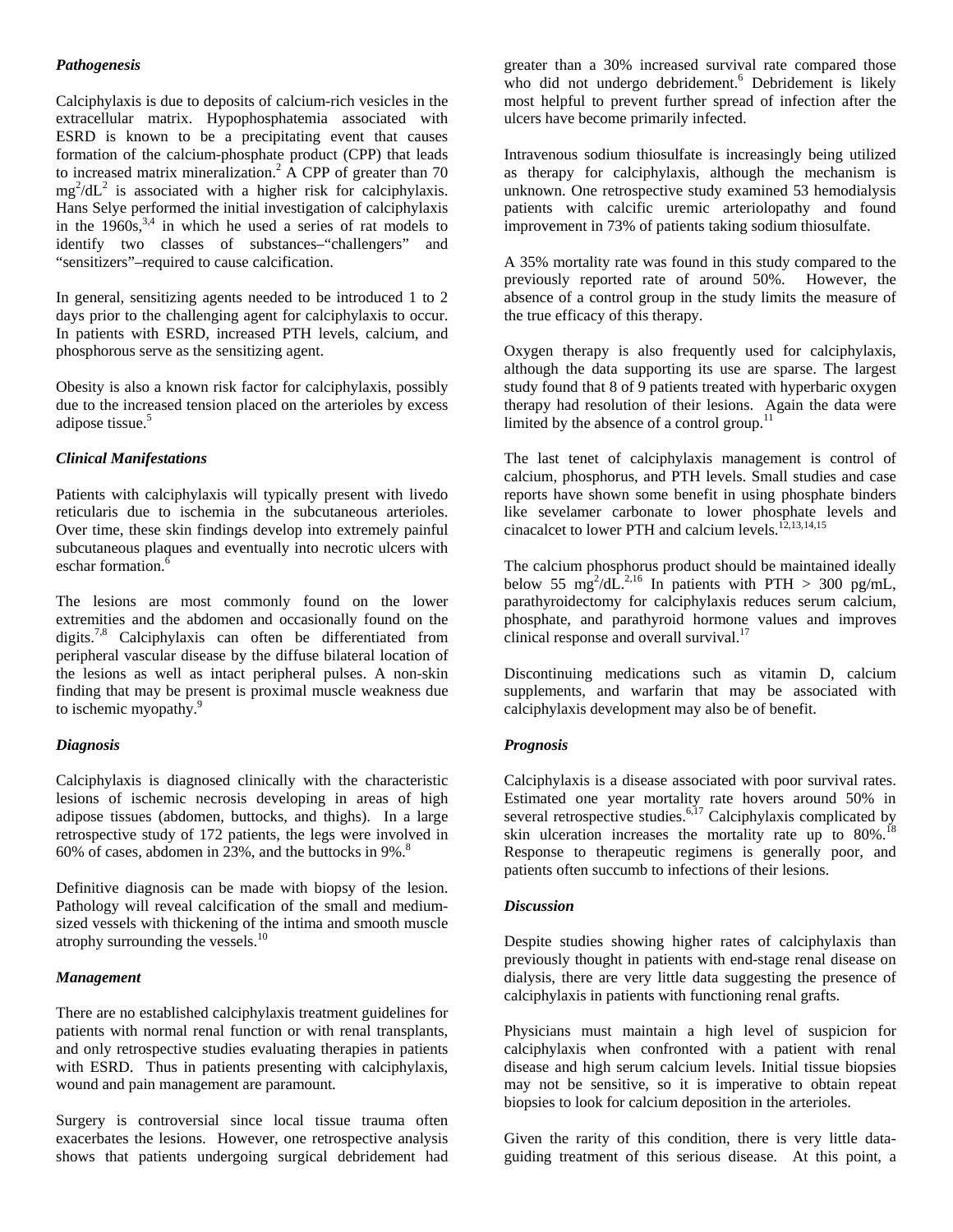multi-interventional strategy with a focus on maximizing wound healing to prevent bacterial infection is most effective.

Sodium thiosulfate therapy, hyperbaric oxygen therapy, and controlling calcium and PTH levels play an integral role as well. With our patient, given the lack of evidence on the effectiveness of sodium thiosulfate combined with the challenges of scheduling regular sodium thiosulfate intravenous administration, we discharged her home with daily hyperbaric oxygen therapy.

#### *Figures*

#### Figure 1: Extremity on admission



Figure 2



#### **REFERENCES**

1. **Hayden MR, Goldsmith D, Sowers JR, Khanna R**. Calciphylaxis: calcific uremic arteriolopathy and the emerging role of sodium thiosulfate. *Int Urol Nephrol*. 2008;40(2):443-51. doi: 10.1007/s11255-008-9373-4. Review. PubMed PMID: 18369733.

- 2. **Bhambri A, Del Rosso JQ**. Calciphylaxis: a review. *J Clin Aesthet Dermatol*. 2008 Jul;1(2):38-41. PubMed PMID: 21103322; PubMed Central PMCID: PMC2989826.
- 3. **Selye H, Gabbiani G, Strebel R**. Sensitization to calciphylaxis by endogenous parathyroid hormone. *Endocrinology*. 1962 Oct;71:554-8. PubMed PMID: 13987854.
- 4. **Selye H**. The dermatologic implications of stress and calciphylaxis. *J Invest Dermatol*. 1962 Oct;39:259-75. PubMed PMID: 13987858.
- 5. **Weenig RH, Sewell LD, Davis MD, McCarthy JT, Pittelkow MR**. Calciphylaxis: natural history, risk factor analysis, and outcome. *J Am Acad Dermatol*. 2007 Apr;56(4):569-79. Epub 2006 Dec 1. PubMed PMID: 17141359.
- 6. **Janigan DT, Hirsch DJ, Klassen GA, MacDonald AS**. Calcified subcutaneous arterioles with infarcts of the subcutis and skin ("calciphylaxis") in chronic renal failure. *Am J Kidney Dis*. 2000 Apr;35(4):588-97. Review. PubMed PMID:10739777.
- 7. **Nigwekar SU, Brunelli SM, Meade D, Wang W, Hymes J, Lacson E Jr**. Sodium thiosulfate therapy for calcific uremic arteriolopathy. *Clin J Am Soc Nephrol*. 2013 Jul;8(7):1162-70. doi: 10.2215/CJN.09880912. Epub 2013 Mar 21. PubMed PMID: 23520041; PubMed Central PMCID: PMC3700696.
- 8. **Hafner J, Keusch G, Wahl C, Burg G**. Calciphylaxis: a syndrome of skin necrosis and acral gangrene in chronic renal failure. *Vasa*. 1998 Aug;27(3):137-43. PubMed PMID: 9747147.
- 9. **Edelstein CL, Wickham MK, Kirby PA**. Systemic calciphylaxis presenting as a painful, proximal myopathy. *Postgrad Med J*. 1992 Mar;68(797):209-11. PubMed PMID: 1589381; PubMed Central PMCID: PMC2399253.
- 10. **Essary LR, Wick MR**. Cutaneous calciphylaxis. An underrecognized clinicopathologic entity. *Am J Clin Pathol*. 2000 Feb;113(2):280-7. PubMed PMID:10664631.
- 11. **Basile C, Montanaro A, Masi M, Pati G, De Maio P, Gismondi A**. Hyperbaric oxygen therapy for calcific uremic arteriolopathy: a case series. *J Nephrol*. 2002 Nov-Dec;15(6):676-80. PubMed PMID: 12495283.
- 12. **Russell R, Brookshire MA, Zekonis M, Moe SM**. Distal calcific uremic arteriolopathy in a hemodialysis patient responds to lowering of Ca x P product and aggressive wound care. *Clin Nephrol*. 2002 Sep;58(3):238-43. PubMed PMID:12356195.
- 13. **Robinson MR, Augustine JJ, Korman NJ**. Cinacalcet for the treatment of calciphylaxis. *Arch Dermatol*. 2007 Feb;143(2):152-4. PubMed PMID: 17309995.
- 14. **Velasco N, MacGregor MS, Innes A, MacKay IG**. Successful treatment of calciphylaxis with cinacalcet-an alternative to parathyroidectomy? *Nephrol Dial Transplant*. 2006 Jul;21(7):1999-2004. Epub 2006 Apr 7. PubMed PMID: 16603572.
- 15. **Sharma A, Burkitt-Wright E, Rustom R**. Cinacalcet as an adjunct in the successful treatment of calciphylaxis. *Br J Dermatol*. 2006 Dec;155(6):1295-7. PubMed PMID: 17107406.